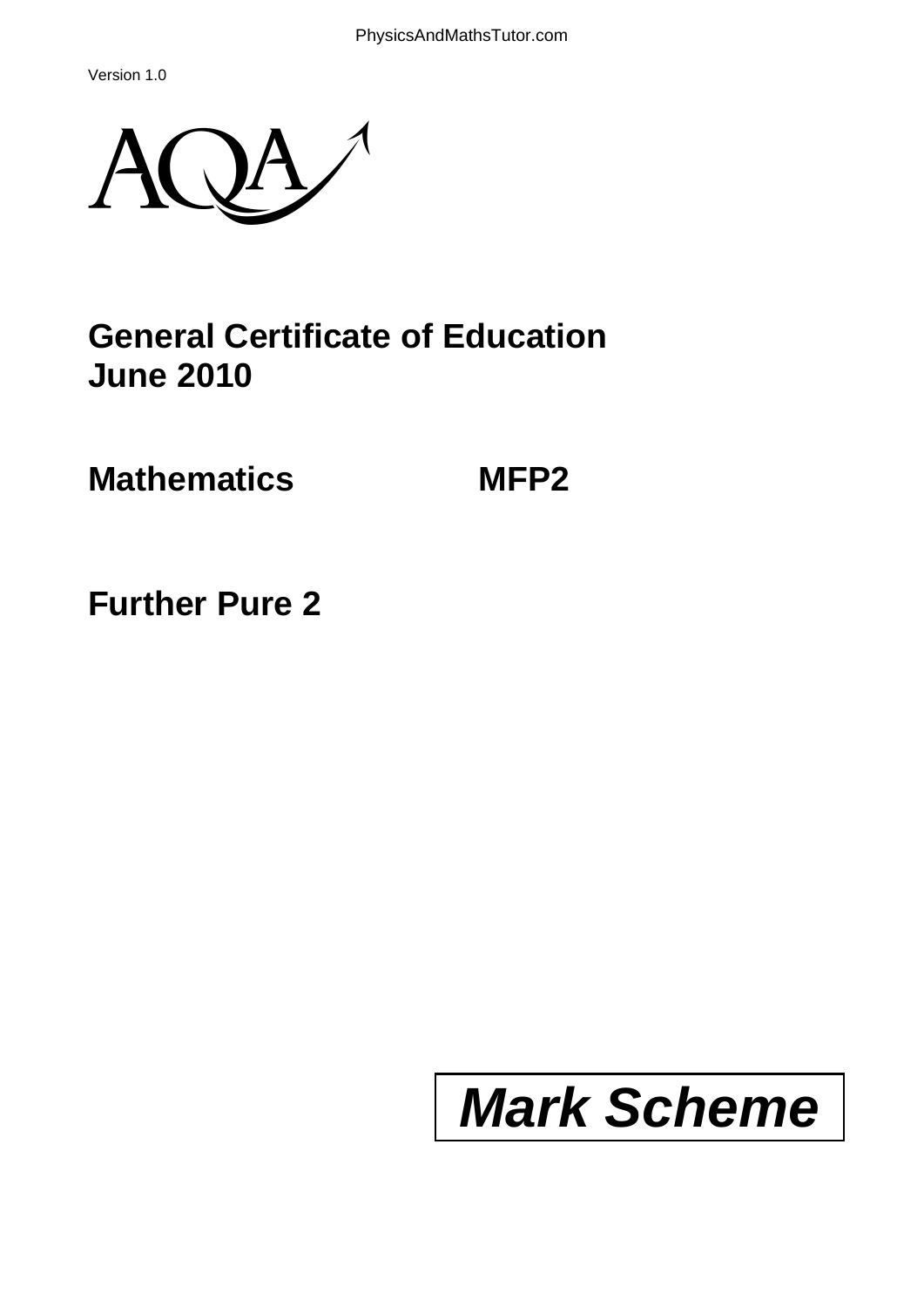Mark schemes are prepared by the Principal Examiner and considered, together with the relevant questions, by a panel of subject teachers. This mark scheme includes any amendments made at the standardisation meeting attended by all examiners and is the scheme which was used by them in this examination. The standardisation meeting ensures that the mark scheme covers the candidates' responses to questions and that every examiner understands and applies it in the same correct way. As preparation for the standardisation meeting each examiner analyses a number of candidates' scripts: alternative answers not already covered by the mark scheme are discussed at the meeting and legislated for. If, after this meeting, examiners encounter unusual answers which have not been discussed at the meeting they are required to refer these to the Principal Examiner.

It must be stressed that a mark scheme is a working document, in many cases further developed and expanded on the basis of candidates' reactions to a particular paper. Assumptions about future mark schemes on the basis of one year's document should be avoided; whilst the guiding principles of assessment remain constant, details will change, depending on the content of a particular examination paper.

Further copies of this Mark Scheme are available to download from the AQA Website: www.aqa.org.uk

Copyright © 2010 AQA and its licensors. All rights reserved.

#### COPYRIGHT

AQA retains the copyright on all its publications. However, registered centres for AQA are permitted to copy material from this booklet for their own internal use, with the following important exception: AQA cannot give permission to centres to photocopy any material that is acknowledged to a third party even for internal use within the centre.

Set and published by the Assessment and Qualifications Alliance.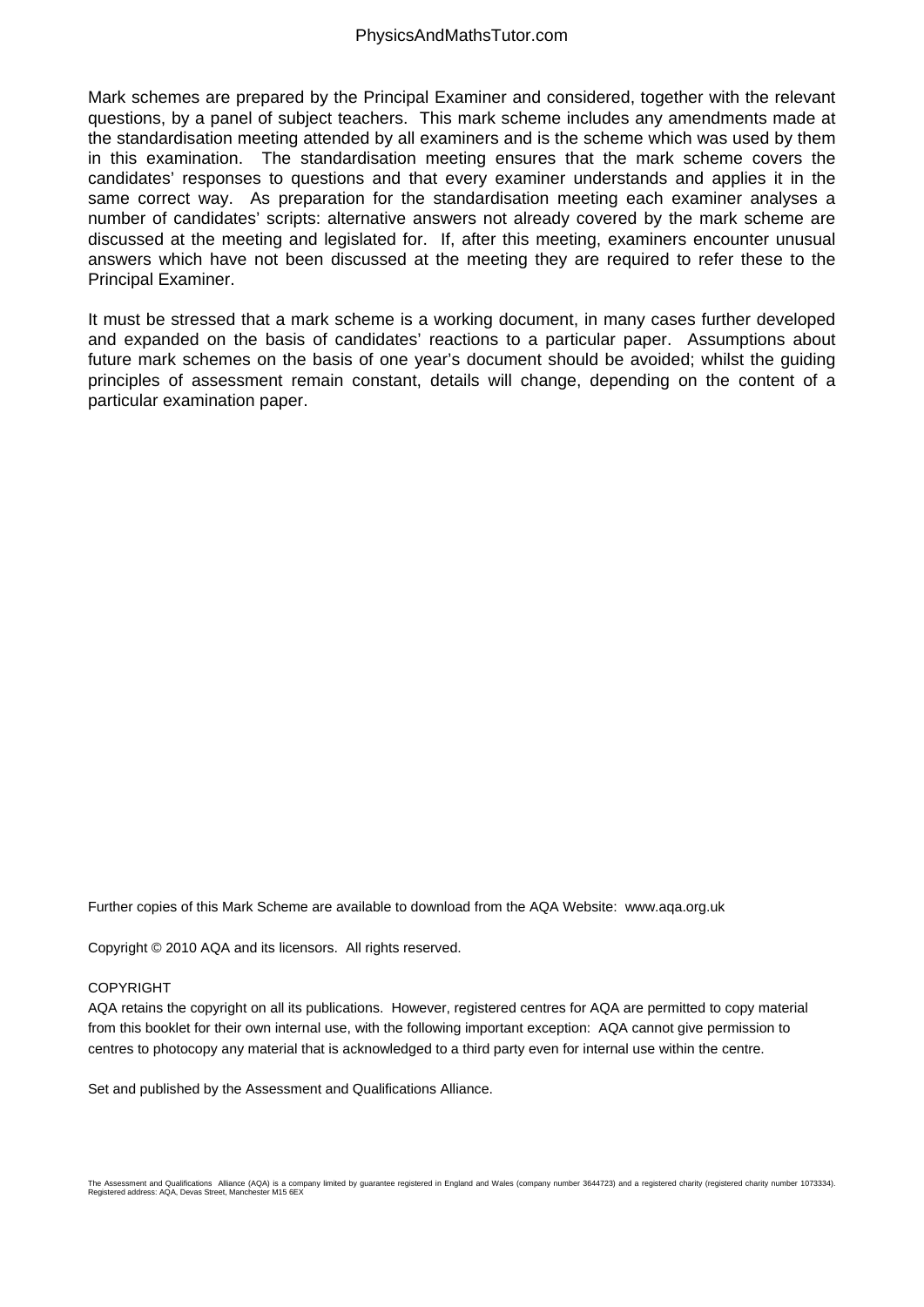### **Key to mark scheme and abbreviations used in marking**

| M                          | mark is for method                                                 |             |                            |  |
|----------------------------|--------------------------------------------------------------------|-------------|----------------------------|--|
| m or dM                    | mark is dependent on one or more M marks and is for method         |             |                            |  |
| A                          | mark is dependent on M or m marks and is for accuracy              |             |                            |  |
| B                          | mark is independent of M or m marks and is for method and accuracy |             |                            |  |
| E                          | mark is for explanation                                            |             |                            |  |
|                            |                                                                    |             |                            |  |
| $\sqrt{\text{or ft or F}}$ | follow through from previous                                       |             |                            |  |
|                            | incorrect result                                                   | <b>MC</b>   | mis-copy                   |  |
| CAO                        | correct answer only                                                | <b>MR</b>   | mis-read                   |  |
| <b>CSO</b>                 | correct solution only                                              | RA          | required accuracy          |  |
| <b>AWFW</b>                | anything which falls within                                        | <b>FW</b>   | further work               |  |
| <b>AWRT</b>                | anything which rounds to                                           | <b>ISW</b>  | ignore subsequent work     |  |
| <b>ACF</b>                 | any correct form                                                   | <b>FIW</b>  | from incorrect work        |  |
| AG                         | answer given                                                       | <b>BOD</b>  | given benefit of doubt     |  |
| <b>SC</b>                  | special case                                                       | <b>WR</b>   | work replaced by candidate |  |
| <b>OE</b>                  | or equivalent                                                      | <b>FB</b>   | formulae book              |  |
| A2,1                       | 2 or 1 (or 0) accuracy marks                                       | <b>NOS</b>  | not on scheme              |  |
| $-xEE$                     | deduct x marks for each error                                      | G           | graph                      |  |
| <b>NMS</b>                 | no method shown                                                    | $\mathbf c$ | candidate                  |  |
| PI                         | possibly implied                                                   | sf          | significant figure(s)      |  |
| <b>SCA</b>                 | substantially correct approach                                     | dp          | $decimal$ place $(s)$      |  |

# **No Method Shown**

Where the question specifically requires a particular method to be used, we must usually see evidence of use of this method for any marks to be awarded. However, there are situations in some units where part marks would be appropriate, particularly when similar techniques are involved. Your Principal Examiner will alert you to these and details will be provided on the mark scheme.

Where the answer can be reasonably obtained without showing working and it is very unlikely that the correct answer can be obtained by using an incorrect method, we must award **full marks**. However, the obvious penalty to candidates showing no working is that incorrect answers, however close, earn **no marks**.

Where a question asks the candidate to state or write down a result, no method need be shown for full marks.

Where the permitted calculator has functions which reasonably allow the solution of the question directly, the correct answer without working earns **full marks**, unless it is given to less than the degree of accuracy accepted in the mark scheme, when it gains **no marks**.

# **Otherwise we require evidence of a correct method for any marks to be awarded.**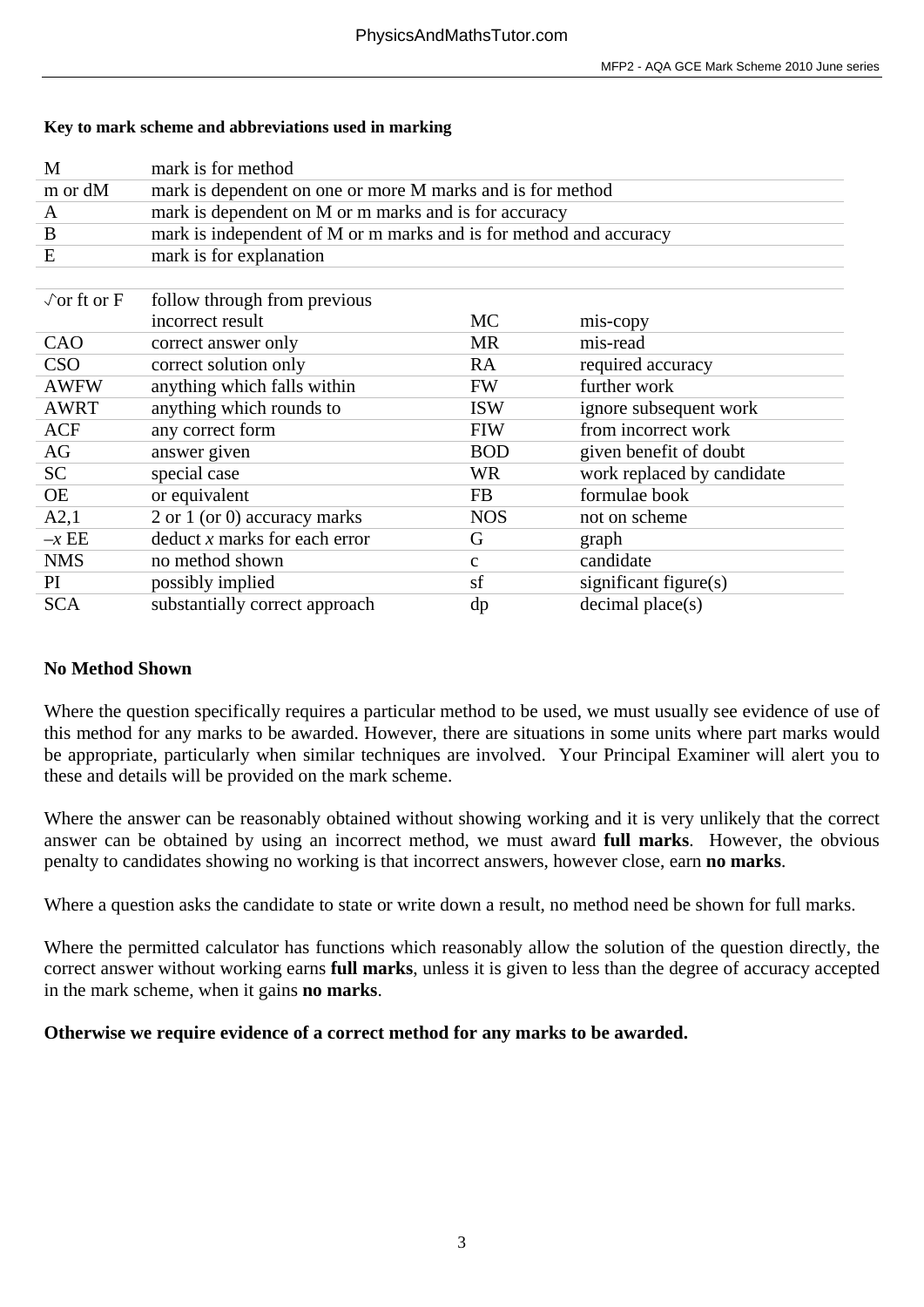| MFP <sub>2</sub> |                                                                                                                                                                                     |              |                  |                                                               |
|------------------|-------------------------------------------------------------------------------------------------------------------------------------------------------------------------------------|--------------|------------------|---------------------------------------------------------------|
| $\mathbf Q$      | <b>Solution</b>                                                                                                                                                                     | <b>Marks</b> | <b>Total</b>     | <b>Comments</b>                                               |
|                  | <b>1(a)</b> $\left[\frac{9(e^x - e^{-x})}{2} - \frac{e^x + e^{-x}}{2}\right] = 4e^x - 5e^{-x}$                                                                                      | M1           |                  | M0 if $\cosh x$ mixed up with $\sinh x$                       |
|                  |                                                                                                                                                                                     | A1           | $\overline{2}$   | AG                                                            |
|                  | <b>(b)</b> Attempt to multiply by $e^x$                                                                                                                                             | M1           |                  |                                                               |
|                  |                                                                                                                                                                                     | A1           |                  |                                                               |
|                  | $4e^{2x} - 8e^x - 5 = 0$<br>$(2e^x - 5)(2e^x + 1) = 0$                                                                                                                              | M1           |                  | ft provided quadratic factorises<br>(or use of formula)       |
|                  |                                                                                                                                                                                     | E1F          |                  | PI but not ignored                                            |
|                  | $e^x \neq -\frac{1}{2}$<br>$e^x = \frac{5}{2}$                                                                                                                                      | A1F          |                  |                                                               |
|                  | $anh x = \frac{\frac{5}{2} - \frac{2}{5}}{\frac{5}{2} + \frac{2}{5}} = \frac{21}{29}$                                                                                               | M1           |                  | sinh $x$<br>M1 PI for attempt to use $\tanh x =$<br>$\cosh x$ |
|                  |                                                                                                                                                                                     | A1F          | $\overline{7}$   | or equivalent fraction                                        |
|                  | <b>Total</b>                                                                                                                                                                        |              | 9                |                                                               |
| 2(a)             |                                                                                                                                                                                     | M1           |                  |                                                               |
|                  | <b>2(a)</b> $\frac{1}{r(r+2)} = \frac{A}{r} + \frac{B}{r+2}$<br>$A = \frac{1}{2}, B = -\frac{1}{2}$<br><b>(b)</b> $r = 1$ $\frac{1}{1.3} = \frac{1}{2} (\frac{1}{1} - \frac{1}{3})$ | A1,<br>A1F   | 3                | ft incorrect A                                                |
|                  |                                                                                                                                                                                     |              |                  |                                                               |
|                  | $r=2$ $\frac{1}{2.4} = \frac{1}{2} \left( \frac{1}{2} - \frac{1}{4} \right)$                                                                                                        |              |                  |                                                               |
|                  | $r = 3$ $\frac{1}{3.5} = \frac{1}{2} \left( \frac{1}{3} - \frac{1}{5} \right)$                                                                                                      | M1           |                  | 3 rows (PI) numerical values only                             |
|                  | $r = 48$ $\frac{1}{48.50} = \frac{1}{2} \left( \frac{1}{48} - \frac{1}{50} \right)$                                                                                                 | A1F          |                  | Last row $-$ could be implied                                 |
|                  | Cancelling appropriate pairs                                                                                                                                                        | M1           |                  |                                                               |
|                  | Sum = $\frac{1}{2} \left( \frac{1}{1} + \frac{1}{2} - \frac{1}{49} - \frac{1}{50} \right)$                                                                                          | A1F          |                  | Allow if the $\frac{1}{2}$ is missing only                    |
|                  | $=$ $\frac{894}{ }$<br>1225                                                                                                                                                         | A1           | $\sqrt{5}$       | CAO (or equivalent fraction)                                  |
|                  | <b>Total</b>                                                                                                                                                                        |              | $\boldsymbol{8}$ |                                                               |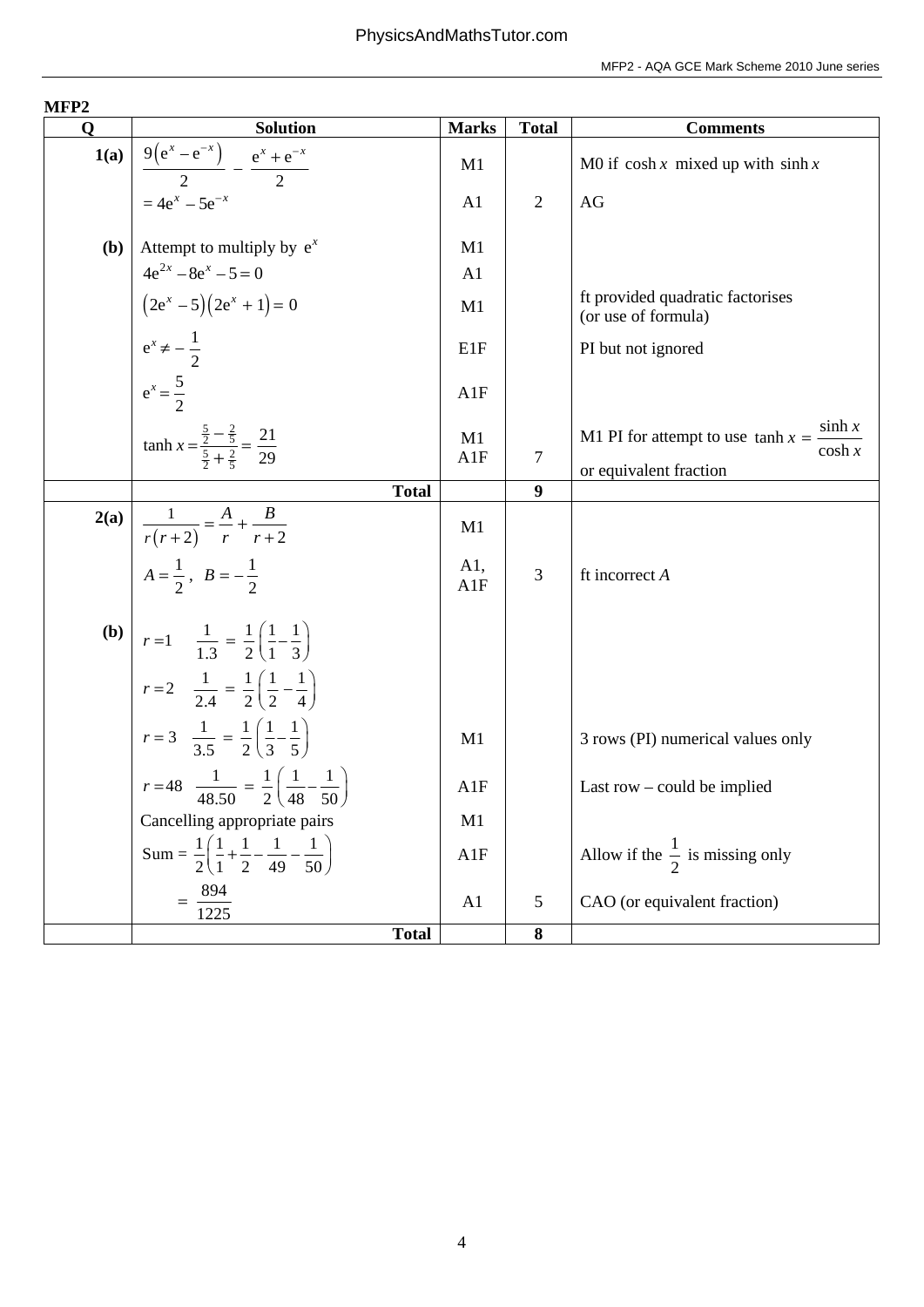| MFP2 (cont)             |                                                                               |              |                                  |                                                                                    |
|-------------------------|-------------------------------------------------------------------------------|--------------|----------------------------------|------------------------------------------------------------------------------------|
| $\mathbf Q$             | <b>Solution</b>                                                               | <b>Marks</b> | <b>Total</b>                     | <b>Comments</b>                                                                    |
| $\overline{\mathbf{3}}$ | Im $\triangle$<br>(2,2)<br>Re                                                 |              |                                  |                                                                                    |
| (a)                     | $ 2+2i+1+3i = 2+2i-5-7i $                                                     | B1           |                                  | Clearly shown do not allow<br>$3 + 5i$ = $-3 - 5i$ without comment                 |
|                         | $\arg(2+2i) = \frac{\pi}{4}$                                                  | B1           | $\overline{2}$                   | Clearly shown                                                                      |
| (b)                     | $L_1$ : straight line with negative gradient<br>perpendicular to line joining | B1           |                                  |                                                                                    |
|                         | $(-1,-3)$ to $(5,7)$                                                          | B1           |                                  |                                                                                    |
|                         | through $(2,2)$                                                               | B1           |                                  | The point $(2,2)$ must be shown either by<br>$(2,2)$ or 2+2i or with numbered axes |
|                         | $L_2$ : half line through O                                                   | B1           |                                  |                                                                                    |
|                         | through $(2,2)$                                                               | B1           | 5                                |                                                                                    |
| (c)                     | Shading between $\frac{\pi}{4}$ and $\frac{\pi}{2}$                           | B1           |                                  | No marks for shading if circles drawn in<br>(b)                                    |
|                         | Below $L_1$                                                                   | B1           | $\overline{2}$                   |                                                                                    |
| 4(a)                    | <b>Total</b><br>$\alpha + \beta + \gamma = 2$                                 | B1           | $\boldsymbol{9}$<br>$\mathbf{1}$ |                                                                                    |
| (b)(i)                  | $\alpha$ is a root and so satisfies the equation                              | E1           | $\mathbf{1}$                     |                                                                                    |
|                         | (ii) $\sum \alpha^3 - 2\sum \alpha^2 + p \sum \alpha + 30 = 0$                | M1A1         |                                  |                                                                                    |
|                         | Substitution for $\sum \alpha^3$ and $\sum \alpha$                            | ml           |                                  |                                                                                    |
|                         | $\sum \alpha^2 = p + 13$                                                      | A1           | $\overline{4}$                   | AG                                                                                 |
| (iii)                   | $\left(\sum \alpha\right)^2 = \sum \alpha^2 + 2\sum \alpha \beta$ used        | M1           |                                  | do not allow this M mark if used in $(b)(ii)$                                      |
|                         |                                                                               | A1           | $\overline{2}$                   | AG                                                                                 |
|                         | (c)(i) $p=-3$<br>$f(-2)=0$<br>$\alpha = -2$                                   | M1           |                                  |                                                                                    |
|                         |                                                                               | A1           | $\overline{2}$                   |                                                                                    |
|                         | (ii) $\left[\frac{(z+2)(z^2-4z+5)=0}{z=\frac{4\pm\sqrt{-4}}{2}}\right]$       | M1           |                                  | For attempting to find quadratic factor                                            |
|                         |                                                                               | m1           |                                  | Use of formula or completing the square<br>m0 if roots are not complex             |
|                         | $=2 \pm i$                                                                    | A1           | 3                                | CAO                                                                                |
|                         | <b>Total</b>                                                                  |              | 13                               |                                                                                    |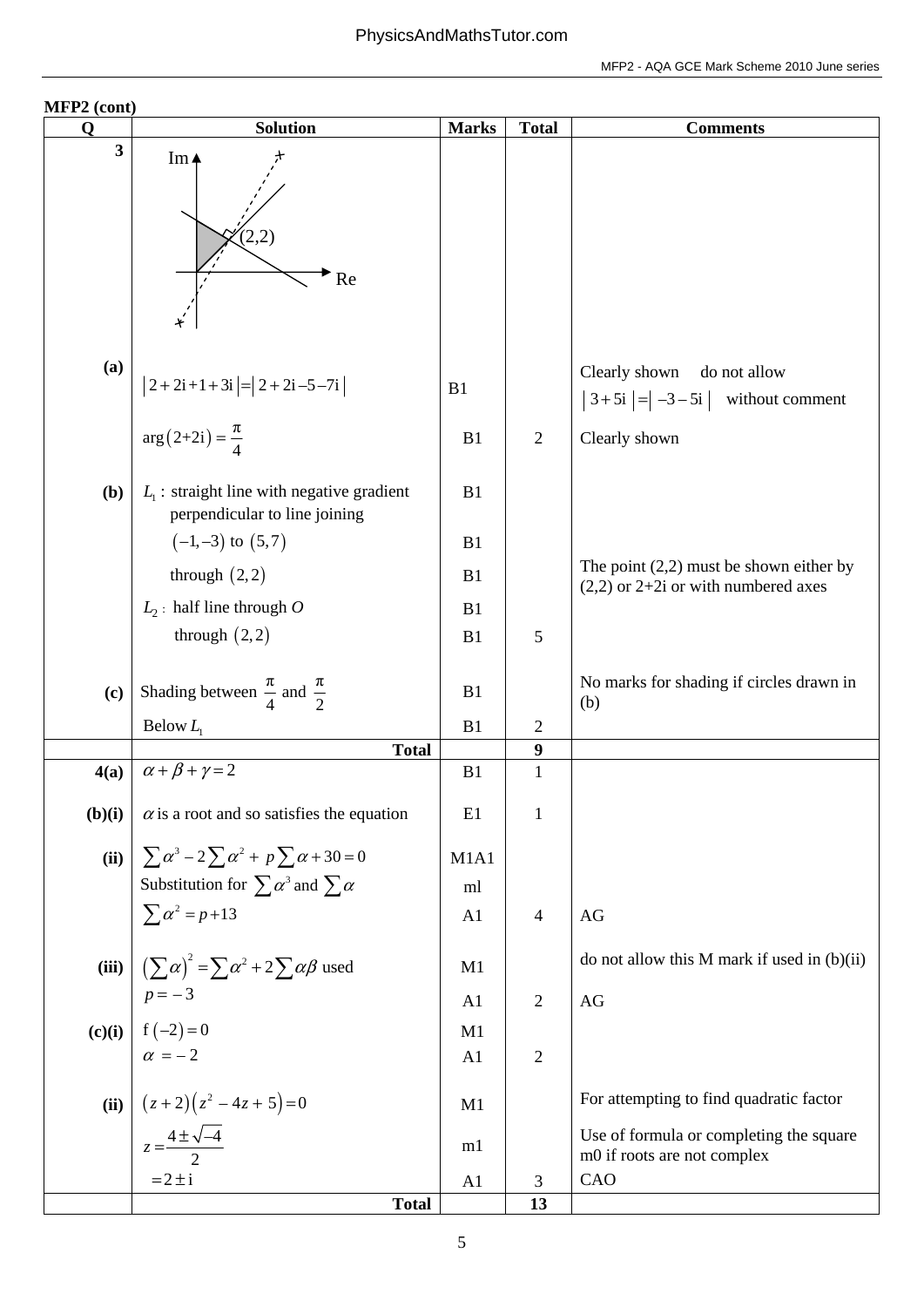| Q       | <b>Solution</b>                                                                                           | <b>Marks</b>         | <b>Total</b>   | <b>Comments</b>                                                                                   |
|---------|-----------------------------------------------------------------------------------------------------------|----------------------|----------------|---------------------------------------------------------------------------------------------------|
| 5(a)(i) | Divide $\cosh^2 t - \sinh^2 t = 1$ by $\cosh^2 t$                                                         | M1                   |                | Or $\frac{\sinh^2 t}{\cosh^2 t} + \frac{1}{\cosh^2 t}$                                            |
|         | Rearrange                                                                                                 | A <sub>1</sub>       | $\overline{2}$ | If solved back to front with no<br>AG<br>conclusion ending $\cosh^2 t - \sinh^2 t = 1$<br>B1 only |
| (ii)    | $\frac{d}{dt} \left( \frac{\sinh t}{\cosh t} \right) = \frac{\cosh^2 t - \sinh^2 t}{\cosh^2 t}$           | M1A1                 |                |                                                                                                   |
|         | $=$ sech <sup>2</sup> t                                                                                   | A1                   | 3              | AG                                                                                                |
| (iii)   | $\frac{d}{dt}(\operatorname{sech} t) = -(\cosh t)^{-2} \sinh t$                                           | M1A1                 |                | Allow A1 if negative sign missing                                                                 |
|         | $= -\operatorname{sech} t \tanh t$                                                                        | A <sub>1</sub>       | 3              | AG                                                                                                |
| (b)(i)  | $\left(\frac{dx}{dt}\right)^2 + \left(\frac{dy}{dt}\right)^2 = sech^4 t + sech^2 t \tanh^2 t$             | M1                   |                | Allow slips of sign before<br>squaring for this M1                                                |
|         | Use of $\tanh^2 t + \operatorname{sech}^2 t = 1$<br>$=$ sech <sup>2</sup> t                               | m1<br>A <sub>1</sub> |                | Correct formula only for m1                                                                       |
|         | $\therefore$ s = $\int_0^{\frac{1}{2} \ln 3}$ sech t dt                                                   | A1                   | $\overline{4}$ | AG (including limits)                                                                             |
| (ii)    | $u = e^t$ du = $e^t$ dt                                                                                   | B1                   |                |                                                                                                   |
|         | $\int \operatorname{sech} t \, \mathrm{d}t = \int \frac{2}{u^2 + 1} \, \mathrm{d}u$                       | M1A1                 |                | CAO M1 for putting integrand<br>in terms of $u$<br>$no sech (lnu)$                                |
|         | $\left\lceil 2 \tan^{-1} u \right\rceil$                                                                  | A <sub>1</sub>       |                | Or $2\tan^{-1}e^t$                                                                                |
|         | Change limits correctly or change back<br>to $t$                                                          | m1                   |                | At some stage                                                                                     |
|         | $\frac{2\pi}{\phantom{2}} - \frac{2\pi}{\phantom{2}} = \frac{\pi}{\phantom{2}}$<br>4<br>6                 | A1                   | 6              | CAO                                                                                               |
|         | <b>Total</b>                                                                                              |                      | 18             |                                                                                                   |
| 6(a)    | $\frac{1}{(k+2)!} = \frac{k+3}{(k+3)!}$                                                                   | M1                   |                |                                                                                                   |
|         | Result                                                                                                    | A <sub>1</sub>       | $\overline{2}$ |                                                                                                   |
| (b)     | Assume true for $n = k$                                                                                   |                      |                |                                                                                                   |
|         | For $n = k + 1$                                                                                           |                      |                |                                                                                                   |
|         | $\sum_{r=1}^{k+1} \frac{r \times 2^r}{(r+2)!} = 1 - \frac{2^{k+1}}{(k+2)!} + \frac{(k+1)2^{k+1}}{(k+3)!}$ | M1A1                 |                | If no LHS of equation,<br>M1A0                                                                    |
|         | $= 1 - 2^{k+1} \left( \frac{1}{(k+2)!} - \frac{k+1}{(k+3)!} \right)$                                      | m1                   |                | m1 for a suitable combination clearly<br>shown                                                    |
|         | $=1-\frac{2^{k+2}}{(k+3)!}$                                                                               | A <sub>1</sub>       |                | clearly shown or stated true for $n = k + 1$                                                      |
|         | True for $n=1$                                                                                            | B1                   |                | Shown                                                                                             |
|         | Method of induction set out properly<br><b>Total</b>                                                      | E1                   | 6<br>8         | Provided previous 5 marks all earned                                                              |
|         |                                                                                                           |                      |                |                                                                                                   |